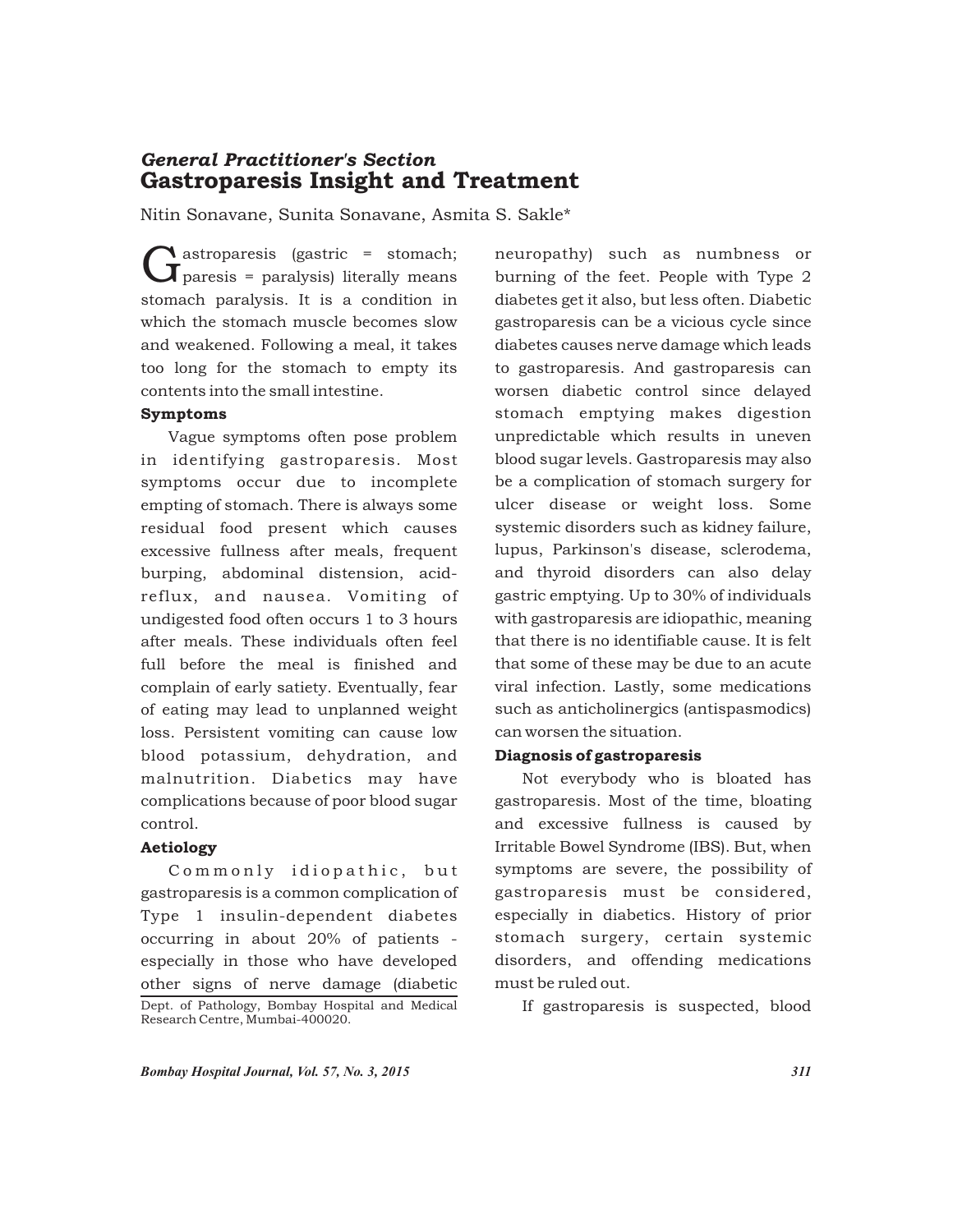tests are usually done to assess diabetic control and nutritional status. In addition, imaging studies:

- An Upper GI Series X-ray with barium may be done to obtain some information about the size of the stomach and determine if any retained food is present when fasting. In most cases, a Gastroscopy "scope" test is performed to rule out serious conditions such as an obsruction due to ulcer disease or stomach cancer.
- The most important test is a radioisotope liquid and solid gastricemptying scan done in the hospital nuclear medicine department.

Treatment for gastroparesis - No cure for gastroparesis, but in most cases, symptoms can be improved with treatment. Regardless of the cause, treatment remains similar.

Diet - best to eat six small meals a day, instead of three large ones. Liquid dietary supplements are often recommended since liquid meals pass through the stomach more easily and quickly. Avoid high fat foods that naturally slow gastric emptying and foods high in fiber like citrus and broccoli because the indigestible part will remain in the stomach too long.

#### Medications

• Metoclopramide is an oral drug of choice effective in the acute gastroparetic conditions, but often loses its effectiveness over time. Common side effects include drowsiness, loss of menstrual periods, impotence, and muscle spasms. With

prolonged use, some patients develop a Parkinson's-like tremor. Benadryl can limit some of the side effects but worsens the drowsiness.

- Erythromycin has become the oral and intravenous gastric prokinetic of choice for those patients who fail responding to conventional agents. This antibiotic also acts to stimulate the muscles of the stomach to contract.
- **•** Domperidone improves gastric emptying and may have less sideeffects.
- New drugs like sildenafil. Human trials are underway.
- When nausea is a predominant symptom, a separate anti-nausea drug is often added such as prochlorperazine or scopolamine patches. But, again, side effects are common. In severe cases ondansetron may be used, but is very expensive.

Surgery - seldom done for gastroparesis, but in severe cases, a feeding jejeunostomy tube can be placed surgically. Special liquid nutrition through this feeding tube bypasses the mouth, oesophagus, and stomach and is delivered directly to the small intestine for absorption.

Gastric Pacemaker- On April 8, 2000, the FDA approved a stomach pacemaker called Enterra (Medtronic Corporation) for "compassionate use". This electrical device is implanted in the abdomen and functions much the same way a pacemaker works in the heart. Enterra is indicated for the treatment of chronic

*312 Bombay Hospital Journal, Vol. 57, No. 3, 2015*